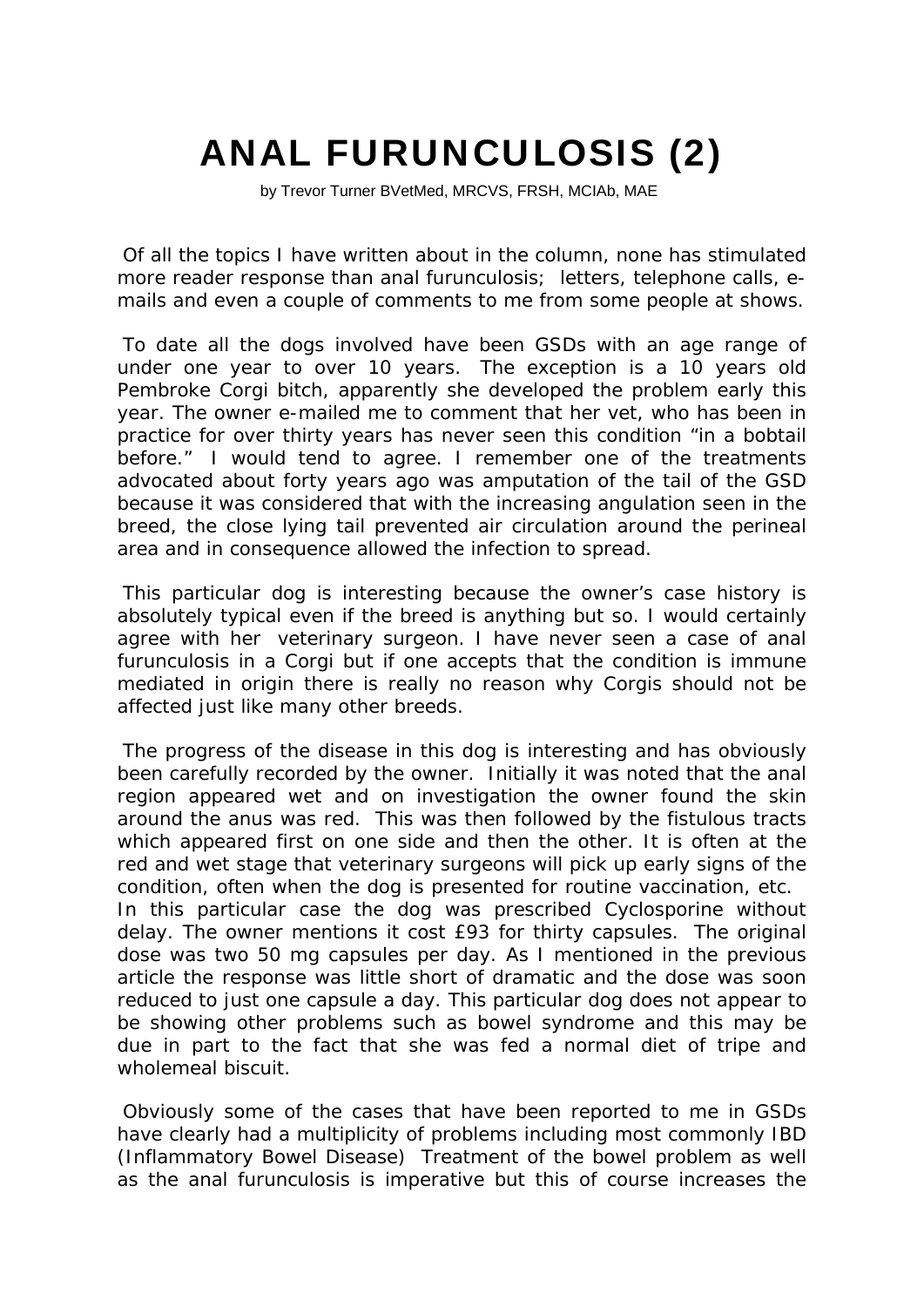cost to the owner since the provision of special diets, be they commercial or home prepared inevitably involves extra cost, the cost of which in the case of suspected dietary allergy can be lifelong.

From your response one factor stands out, Cyclosporine although frighteningly expensive, nonetheless evokes a better response than any of the other methods of treatment in anal furunculosis that are currently practised.

These results have been in accordance with the figures quoted by Dr Bryden Stanley in her presentation at BSAVA congress in April. She reported results using Cyclosporine of 100% improvement in clinical signs with an 80-8=90% of resolution of lesions.

In the studies quoted long term results were also far more encouraging than those she quoted with other methods of treatment (60-90%). With Cyclosporine recurrence is quoted at 30-50%. This also appears to be associated in the main with anal sac problems. I am surprised under the circumstances that anal sacs are not removed earlier in the disease. Considering the cost of Cyclosporine, operation to remove the anal sacs would be very cost effective it is reduced the need to repeat the courses of Cyclosporine which seems to be the trend according to my correspondents.

The good news is, of course, this work does appear to indicate that the dose of Cyclosporine can be reduced by up to 75% with the introduction of another drug, Ketaconozole, which prevents the breakdown of Cyclosporine by the liver and thus a much lower dose can be used.

Ketaconozole is itself an expensive drug but only approximately one third the cost of Cyclosporine. Thus overall a combination of the two drugs can become almost affordable.

Therefore the outlook is a lot better than it ever has been for dogs with anal furunculosis but although the initial short term results of Cyclosporine appear little short of miraculous be forewarned that relapses can and do occur, necessitating further courses of the drug. Furthermore it does appear that even with the initial dramatic improvement the Cyclosporine should nevertheless be continued for three to four months otherwise relapses are likely to occur. However if these do occur the lesions can be treated far more effectively by surgical means and if the anal sacs are removed as soon as possible you have then done everything possible to ensure this awful condition is kept in check.

One final word, as a result of all the research I have undertaken into this condition particularly recently, I am more than convinced than ever